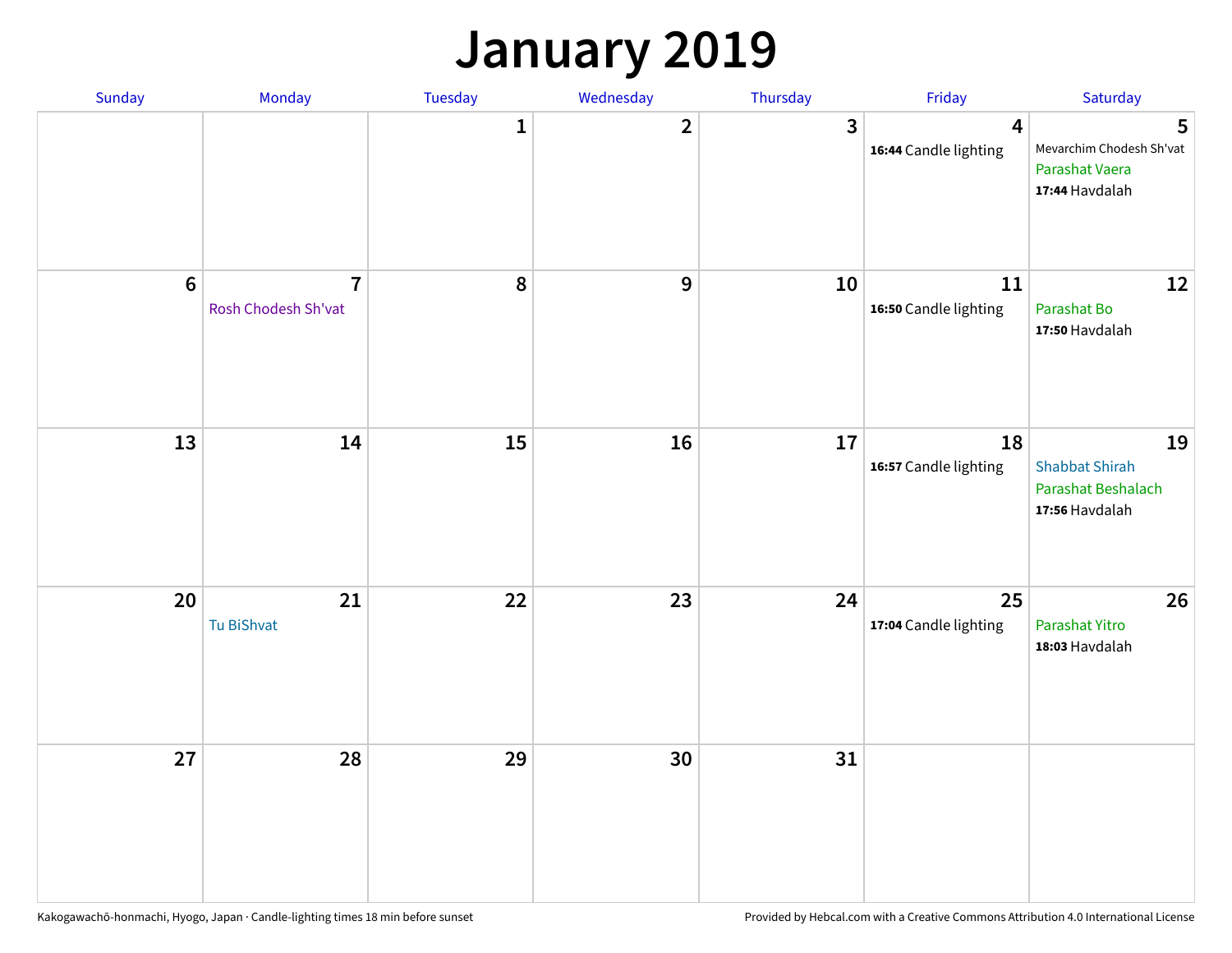# **February 2019**

| Sunday       | Monday                  | Tuesday                  | Wednesday                      | Thursday       | Friday                                    | Saturday                                                                           |
|--------------|-------------------------|--------------------------|--------------------------------|----------------|-------------------------------------------|------------------------------------------------------------------------------------|
|              |                         |                          |                                |                | $\mathbf{1}$<br>17:11 Candle lighting     | $\overline{2}$<br>Mevarchim Chodesh Adar I<br>Parashat Mishpatim<br>18:09 Havdalah |
| $\mathbf{3}$ | $\overline{\mathbf{4}}$ | 5<br>Rosh Chodesh Adar I | $\bf 6$<br>Rosh Chodesh Adar I | $\overline{7}$ | $\boldsymbol{8}$<br>17:18 Candle lighting | 9<br>Parashat Terumah<br>18:16 Havdalah                                            |
| ${\bf 10}$   | 11                      | 12                       | 13                             | 14             | 15<br>17:24 Candle lighting               | 16<br>Parashat Tetzaveh<br>18:22 Havdalah                                          |
| 17           | 18                      | 19<br><b>Purim Katan</b> | 20                             | 21             | 22<br>17:31 Candle lighting               | 23<br>Parashat Ki Tisa<br>18:28 Havdalah                                           |
| 24           | 25                      | 26                       | 27                             | 28             |                                           |                                                                                    |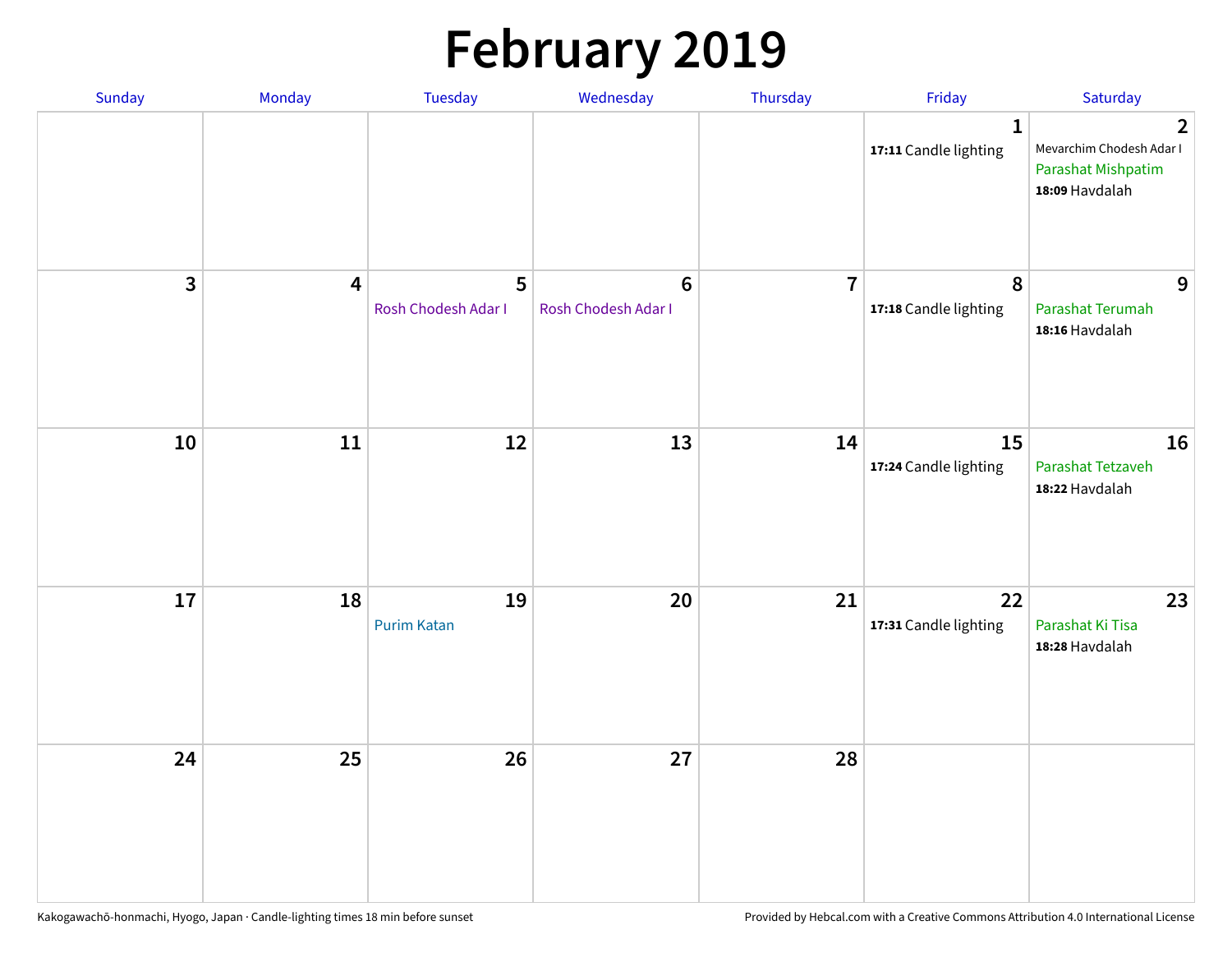### **March 2019**

| Sunday | Monday | Tuesday | Wednesday                                                                                | Thursday                               | Friday                                              | Saturday                                                                                                      |
|--------|--------|---------|------------------------------------------------------------------------------------------|----------------------------------------|-----------------------------------------------------|---------------------------------------------------------------------------------------------------------------|
|        |        |         |                                                                                          |                                        | $\mathbf{1}$<br>17:37 Candle lighting               | $\overline{2}$<br><b>Shabbat Shekalim</b><br>Mevarchim Chodesh Adar II<br>Parashat Vayakhel<br>18:34 Havdalah |
| 3      | 4      | 5       | $6\phantom{1}$                                                                           | $\overline{7}$<br>Rosh Chodesh Adar II | 8<br>Rosh Chodesh Adar II<br>17:43 Candle lighting  | 9<br>Parashat Pekudei<br>18:40 Havdalah                                                                       |
| 10     | 11     | 12      | 13                                                                                       | 14                                     | 15<br>17:49 Candle lighting                         | 16<br><b>Shabbat Zachor</b><br>Parashat Vayikra<br>18:46 Havdalah                                             |
| 17     | 18     | 19      | 20<br>04:52 Fast begins<br><b>Ta'anit Esther</b><br>18:42 Fast ends<br><b>Erev Purim</b> | 21<br>Purim                            | 22<br><b>Shushan Purim</b><br>17:55 Candle lighting | 23<br><b>Parashat Tzav</b><br>18:52 Havdalah                                                                  |
| 24     | 25     | 26      | 27                                                                                       | 28                                     | 29<br>18:00 Candle lighting                         | 30<br><b>Shabbat Parah</b><br>Mevarchim Chodesh Nisan<br>Parashat Shmini<br>18:57 Havdalah                    |
| 31     |        |         |                                                                                          |                                        |                                                     |                                                                                                               |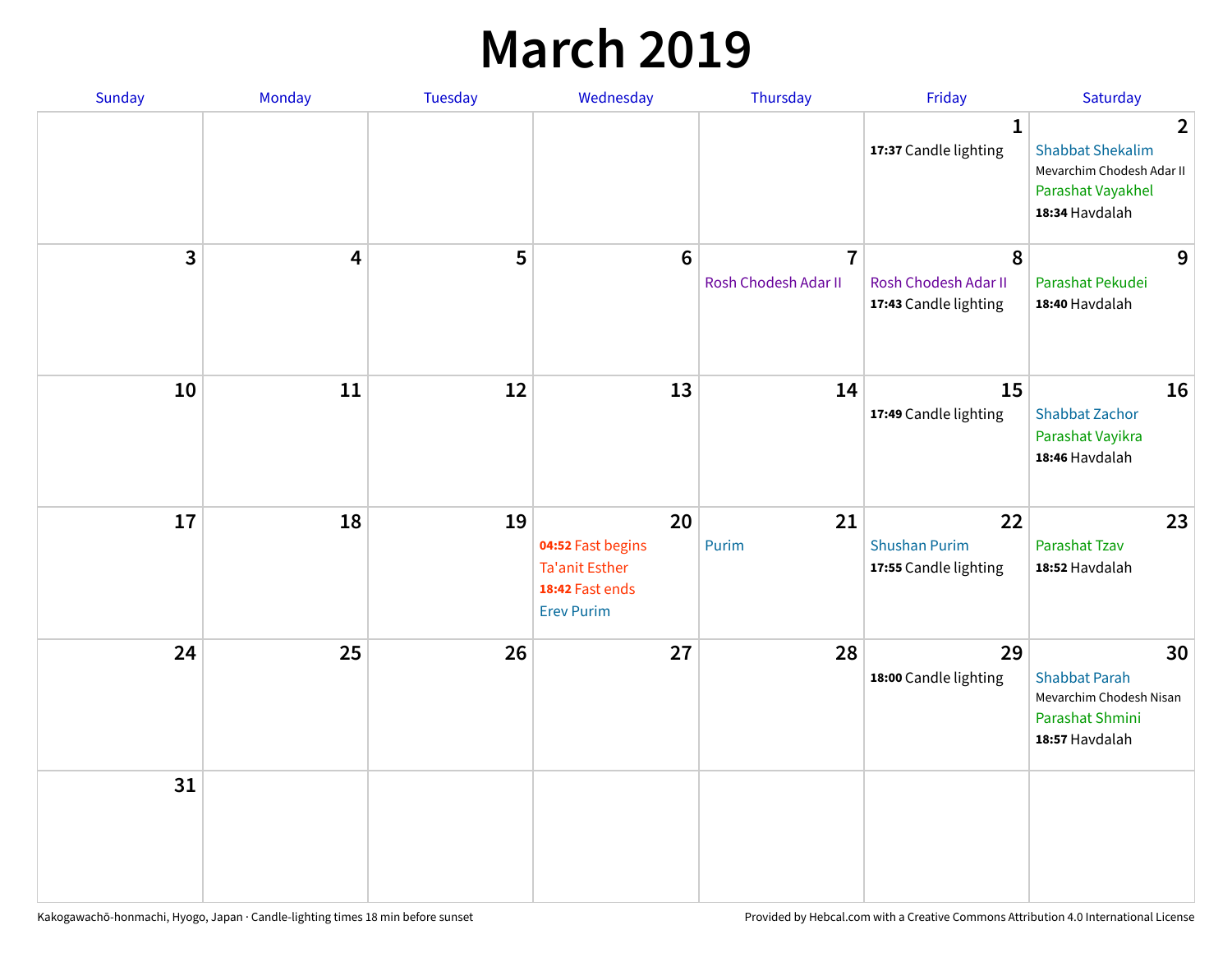## **April 2019**

| Sunday                                   | Monday                  | Tuesday                 | Wednesday             | Thursday                                        | Friday                                                                                            | Saturday                                                                                 |
|------------------------------------------|-------------------------|-------------------------|-----------------------|-------------------------------------------------|---------------------------------------------------------------------------------------------------|------------------------------------------------------------------------------------------|
|                                          | 1                       | $\overline{\mathbf{2}}$ | 3                     | 4                                               | 5<br>18:06 Candle lighting                                                                        | 6<br>Shabbat HaChodesh<br><b>Rosh Chodesh Nisan</b><br>Parashat Tazria<br>19:03 Havdalah |
| $\overline{7}$                           | 8                       | 9                       | 10                    | 11                                              | 12<br>18:11 Candle lighting                                                                       | 13<br><b>Shabbat HaGadol</b><br>Parashat Metzora<br>19:09 Havdalah                       |
| 14                                       | 15<br>Yom HaAliyah      | 16                      | 17                    | 18                                              | 19<br>04:07 Fast begins<br><b>Ta'anit Bechorot</b><br><b>Erev Pesach</b><br>18:17 Candle lighting | 20<br><b>Pesach I</b><br>19:15 Candle lighting                                           |
| 21<br><b>Pesach II</b><br>19:16 Havdalah | 22<br>Pesach III (CH"M) | 23<br>Pesach IV (CH"M)  | 24<br>Pesach V (CH"M) | 25<br>Pesach VI (CH"M)<br>18:22 Candle lighting | 26<br><b>Pesach VII</b><br>18:23 Candle lighting                                                  | 27<br><b>Pesach VIII</b><br>19:22 Havdalah                                               |
| 28                                       | 29                      | 30                      |                       |                                                 |                                                                                                   |                                                                                          |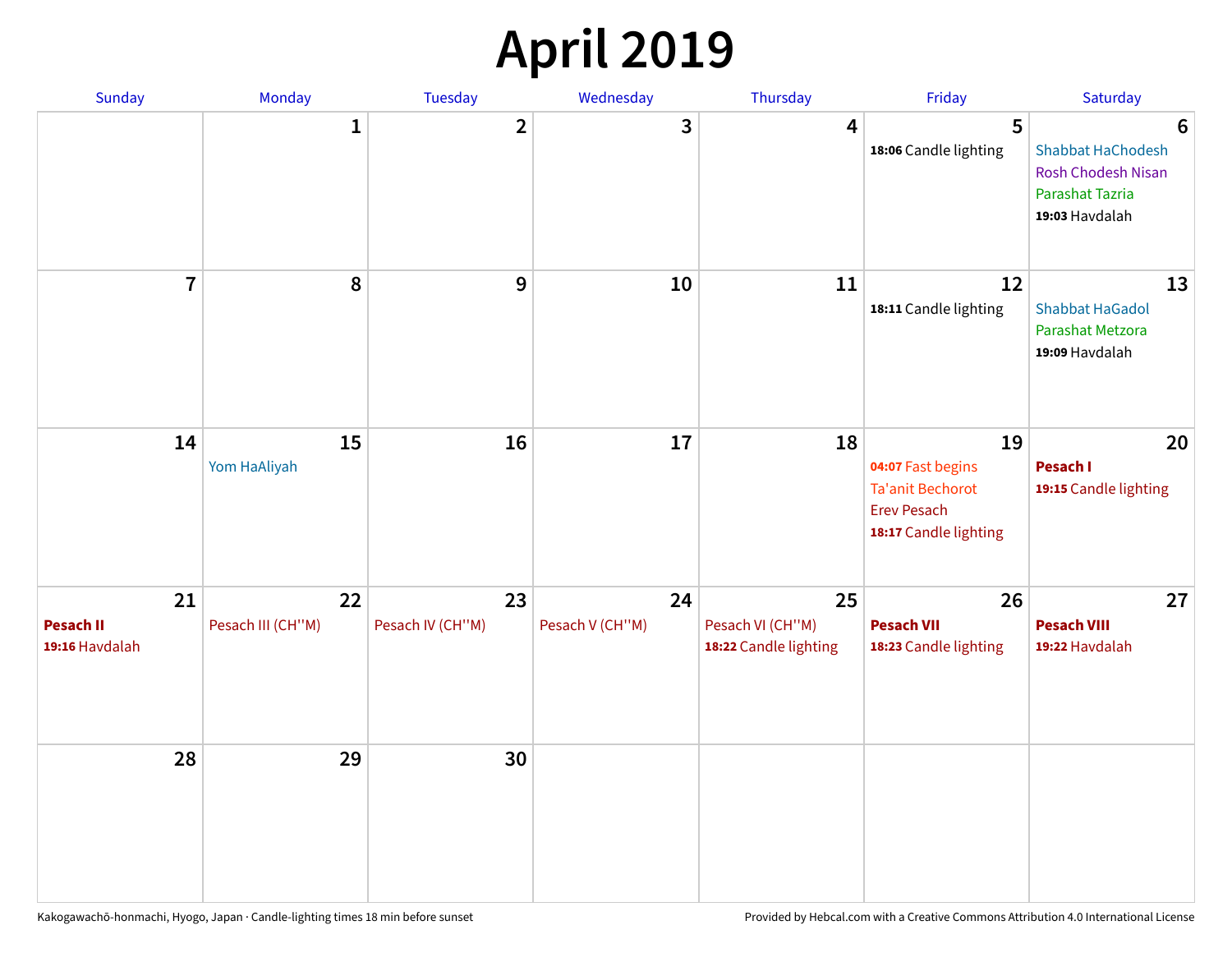### **May 2019**

| Sunday                    | Monday                                | Tuesday        | Wednesday                  | Thursday                      | Friday                                           | Saturday                                                              |
|---------------------------|---------------------------------------|----------------|----------------------------|-------------------------------|--------------------------------------------------|-----------------------------------------------------------------------|
|                           |                                       |                | $\mathbf{1}$               | $\overline{2}$<br>Yom HaShoah | $\overline{\mathbf{3}}$<br>18:28 Candle lighting | 4<br>Mevarchim Chodesh Iyyar<br>Parashat Achrei Mot<br>19:28 Havdalah |
| 5<br>Rosh Chodesh Iyyar   | $6\phantom{1}6$<br>Rosh Chodesh Iyyar | $\overline{7}$ | $\pmb{8}$<br>Yom HaZikaron | 9<br>Yom HaAtzma'ut           | 10<br>18:34 Candle lighting                      | 11<br>Parashat Kedoshim<br>19:35 Havdalah                             |
| 12                        | 13                                    | 14             | 15                         | 16                            | 17<br>18:39 Candle lighting                      | 18<br>Parashat Emor<br>19:41 Havdalah                                 |
| 19<br><b>Pesach Sheni</b> | 20                                    | 21             | 22                         | 23<br>Lag BaOmer              | 24<br>18:45 Candle lighting                      | 25<br>Parashat Behar<br>19:47 Havdalah                                |
| 26                        | 27                                    | 28             | 29                         | 30                            | 31<br>18:49 Candle lighting                      |                                                                       |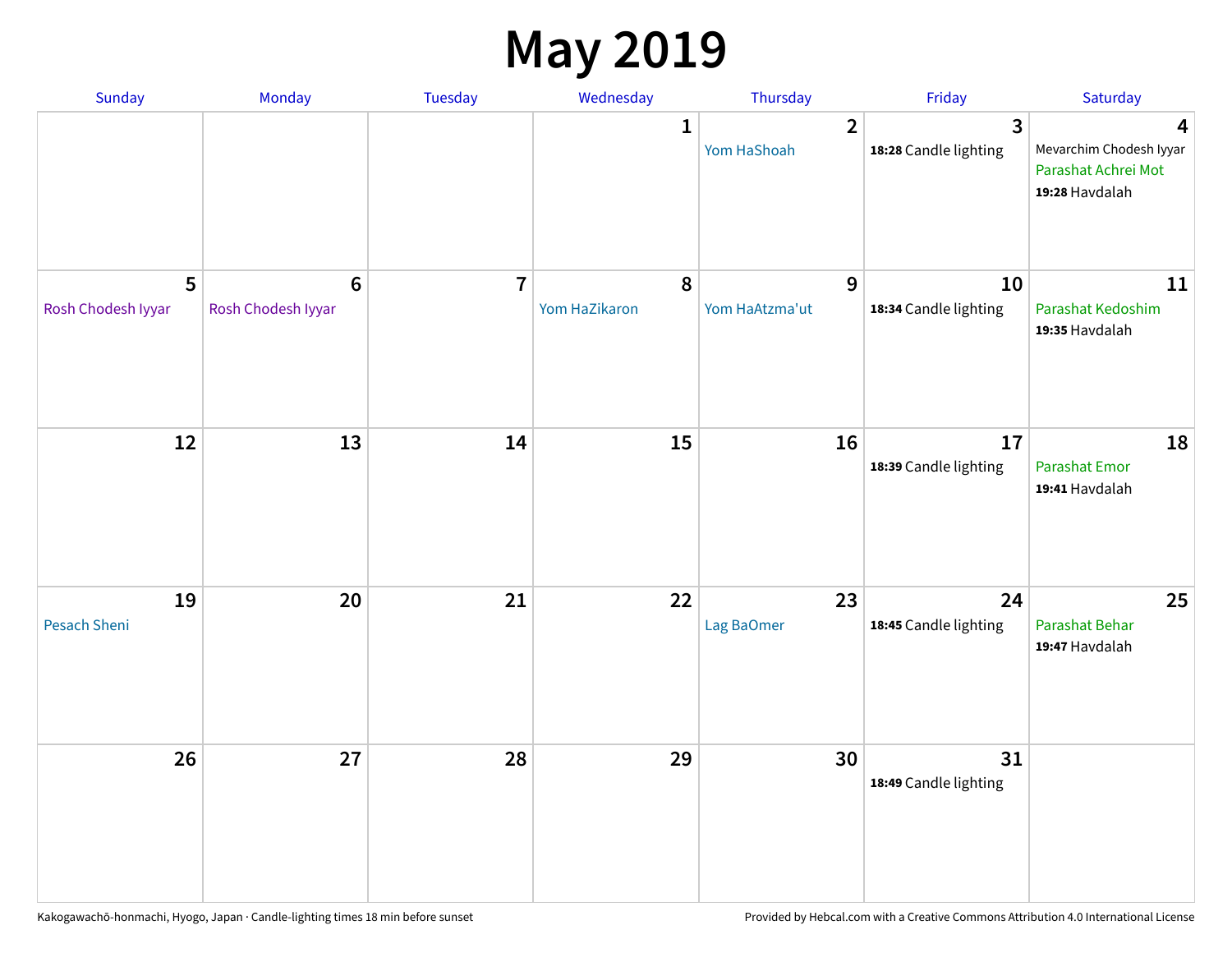#### **June 2019**

| <b>Sunday</b>                                  | Monday                                    | Tuesday                                              | Wednesday | Thursday        | Friday                                  | Saturday                                                               |
|------------------------------------------------|-------------------------------------------|------------------------------------------------------|-----------|-----------------|-----------------------------------------|------------------------------------------------------------------------|
|                                                |                                           |                                                      |           |                 |                                         | 1<br>Mevarchim Chodesh Sivan<br>Parashat Bechukotai<br>19:52 Havdalah  |
| $\overline{2}$<br>Yom Yerushalayim             | $\mathbf{3}$                              | $\overline{\mathbf{4}}$<br><b>Rosh Chodesh Sivan</b> | 5         | $6\phantom{1}6$ | $\overline{7}$<br>18:53 Candle lighting | 8<br><b>Erev Shavuot</b><br>Parashat Bamidbar<br>19:56 Candle lighting |
| 9<br><b>Shavuot I</b><br>19:57 Candle lighting | 10<br><b>Shavuot II</b><br>19:58 Havdalah | 11                                                   | 12        | 13              | 14<br>18:56 Candle lighting             | 15<br><b>Parashat Nasso</b><br>20:00 Havdalah                          |
| 16                                             | 17                                        | 18                                                   | 19        | 20              | 21<br>18:59 Candle lighting             | 22<br>Parashat Beha'alotcha<br>20:02 Havdalah                          |
| 23                                             | 24                                        | 25                                                   | 26        | 27              | 28<br>19:00 Candle lighting             | 29<br>Mevarchim Chodesh Tamuz<br>Parashat Sh'lach<br>20:02 Havdalah    |
| 30                                             |                                           |                                                      |           |                 |                                         |                                                                        |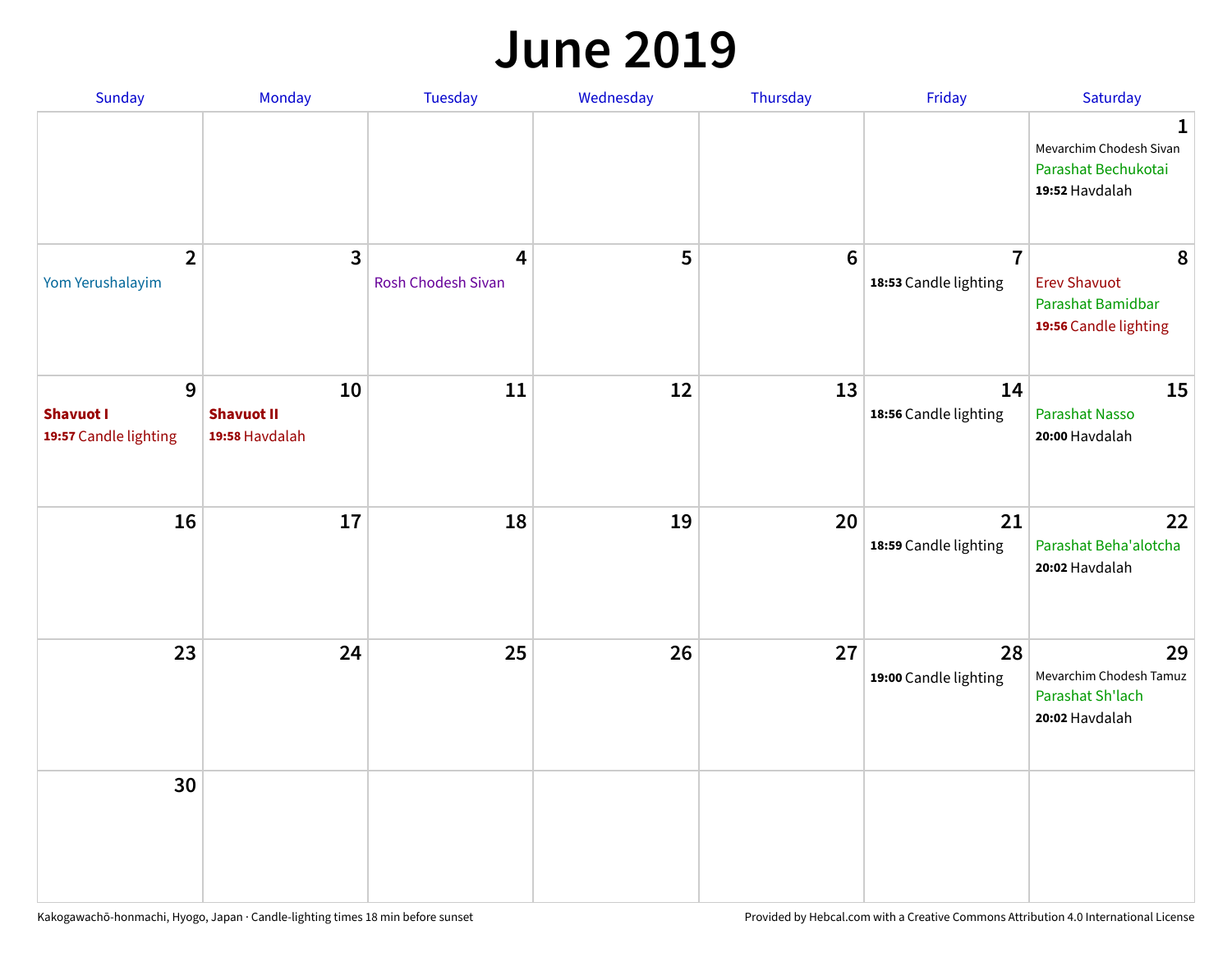## **July 2019**

| Sunday                                                           | Monday       | Tuesday        | Wednesday                            | Thursday                             | Friday                      | Saturday                                                                |
|------------------------------------------------------------------|--------------|----------------|--------------------------------------|--------------------------------------|-----------------------------|-------------------------------------------------------------------------|
|                                                                  | $\mathbf{1}$ | $\overline{2}$ | $\overline{3}$<br>Rosh Chodesh Tamuz | $\overline{4}$<br>Rosh Chodesh Tamuz | 5<br>18:59 Candle lighting  | $6\phantom{1}6$<br>Parashat Korach<br>20:02 Havdalah                    |
| $\overline{7}$                                                   | 8            | 9              | 10                                   | 11                                   | 12<br>18:57 Candle lighting | 13<br><b>Parashat Chukat</b><br>19:59 Havdalah                          |
| 14                                                               | 15           | 16             | 17                                   | 18                                   | 19<br>18:54 Candle lighting | 20<br><b>Parashat Balak</b><br>19:55 Havdalah                           |
| 21<br>03:34 Fast begins<br><b>Tzom Tammuz</b><br>19:46 Fast ends | 22           | 23             | 24                                   | 25                                   | 26<br>18:50 Candle lighting | 27<br>Mevarchim Chodesh Av<br><b>Parashat Pinchas</b><br>19:50 Havdalah |
| 28                                                               | 29           | 30             | 31                                   |                                      |                             |                                                                         |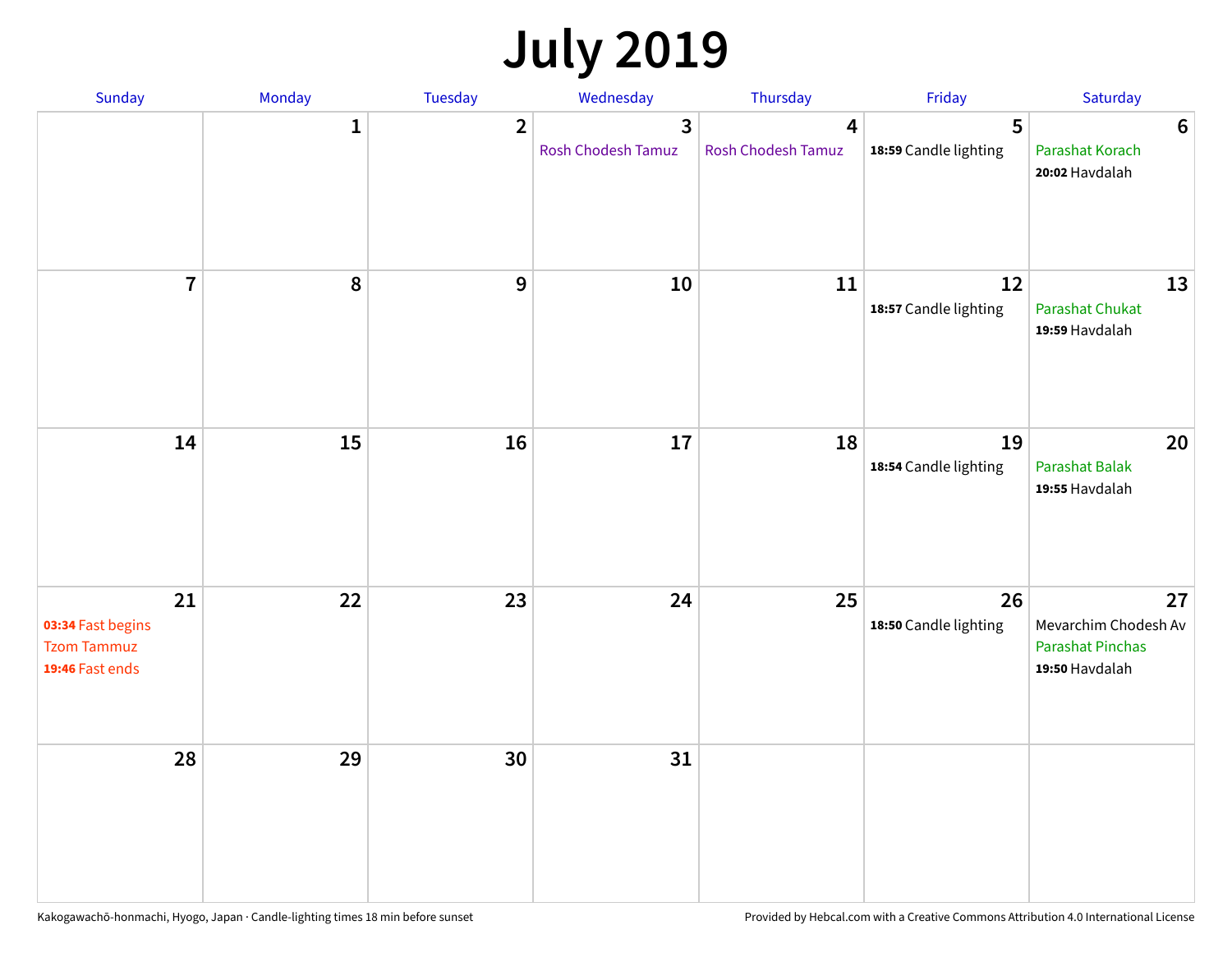## **August 2019**

| <b>Sunday</b>                                   | Monday | Tuesday         | Wednesday               | Thursday     | Friday                                                     | Saturday                                                                                                          |
|-------------------------------------------------|--------|-----------------|-------------------------|--------------|------------------------------------------------------------|-------------------------------------------------------------------------------------------------------------------|
|                                                 |        |                 |                         | $\mathbf{1}$ | $\overline{2}$<br>Rosh Chodesh Av<br>18:44 Candle lighting | $\overline{\mathbf{3}}$<br>Parashat Matot-Masei<br>19:43 Havdalah                                                 |
| $\overline{\mathbf{4}}$                         | 5      | $6\phantom{1}6$ | $\overline{\mathbf{7}}$ | 8            | 9<br>18:38 Candle lighting                                 | 10<br><b>Shabbat Chazon</b><br>18:55 Fast begins<br>Erev Tish'a B'Av<br><b>Parashat Devarim</b><br>19:36 Havdalah |
| 11<br>Tish'a B'Av (observed)<br>19:27 Fast ends | 12     | 13              | 14                      | 15           | 16<br>Tu B'Av<br>18:30 Candle lighting                     | 17<br><b>Shabbat Nachamu</b><br>Parashat Vaetchanan<br>19:27 Havdalah                                             |
| 18                                              | 19     | 20              | 21                      | 22           | 23<br>18:22 Candle lighting                                | 24<br>Mevarchim Chodesh Elul<br><b>Parashat Eikev</b><br>19:18 Havdalah                                           |
| 25                                              | 26     | 27              | 28                      | 29           | 30<br>18:12 Candle lighting                                | 31<br>Rosh Chodesh Elul<br>Parashat Re'eh<br>19:08 Havdalah                                                       |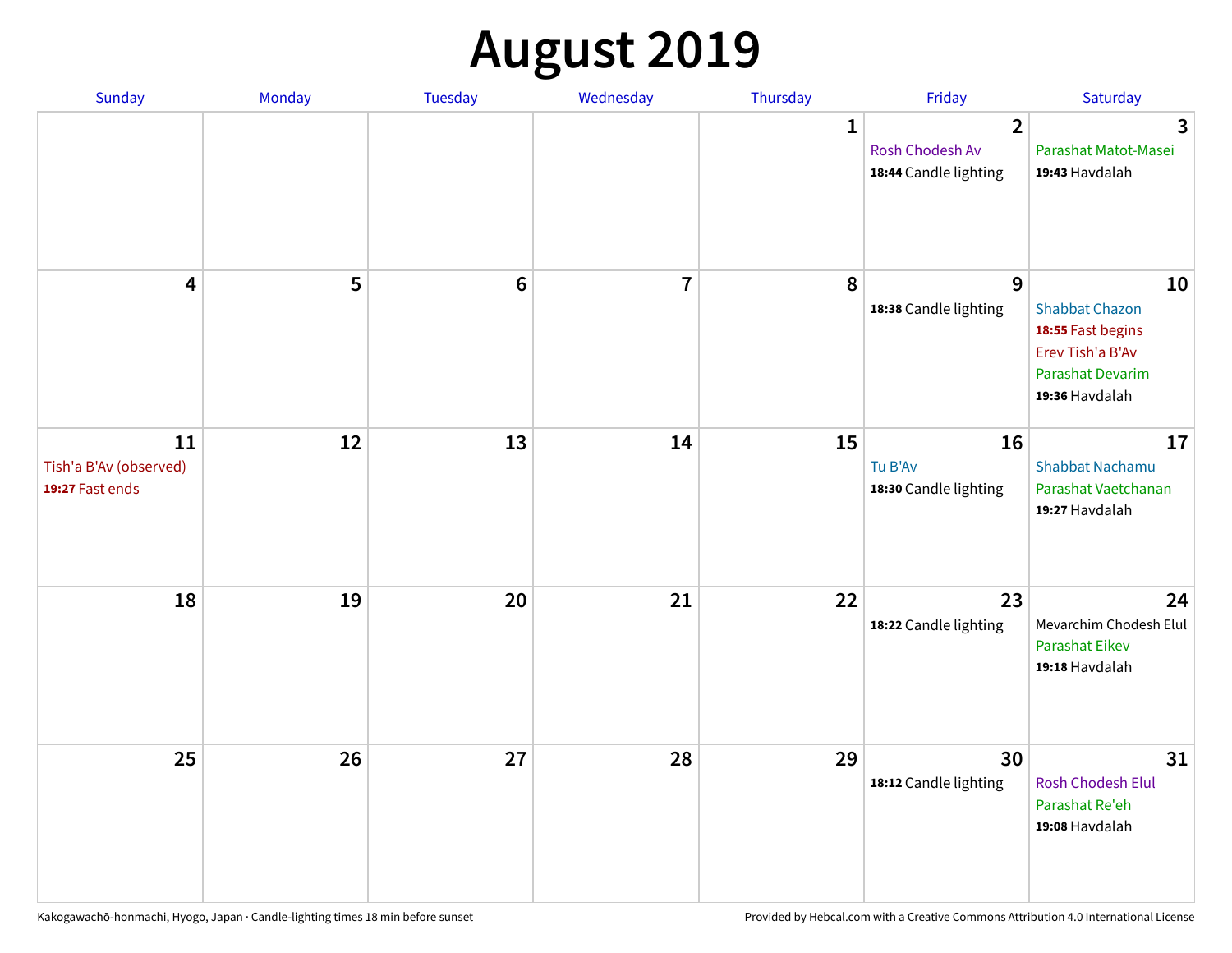### **September 2019**

| Sunday                                           | Monday                                           | Tuesday | Wednesday | Thursday | Friday                                   | Saturday                                                             |
|--------------------------------------------------|--------------------------------------------------|---------|-----------|----------|------------------------------------------|----------------------------------------------------------------------|
| 1<br>Rosh Hashana LaBehemot<br>Rosh Chodesh Elul | $\overline{2}$                                   | 3       | 4         | 5        | $6\phantom{1}6$<br>18:03 Candle lighting | $\overline{\mathbf{7}}$<br><b>Parashat Shoftim</b><br>18:58 Havdalah |
| 8                                                | 9                                                | 10      | 11        | 12       | 13<br>17:53 Candle lighting              | 14<br>Parashat Ki Teitzei<br>18:48 Havdalah                          |
| 15                                               | 16                                               | 17      | 18        | 19       | 20<br>17:43 Candle lighting              | 21<br>Leil Selichot<br>Parashat Ki Tavo<br>18:37 Havdalah            |
| 22                                               | 23                                               | 24      | 25        | 26       | 27<br>17:33 Candle lighting              | 28<br>Parashat Nitzavim<br>18:27 Havdalah                            |
| 29<br>Erev Rosh Hashana<br>17:30 Candle lighting | 30<br>Rosh Hashana 5780<br>18:25 Candle lighting |         |           |          |                                          |                                                                      |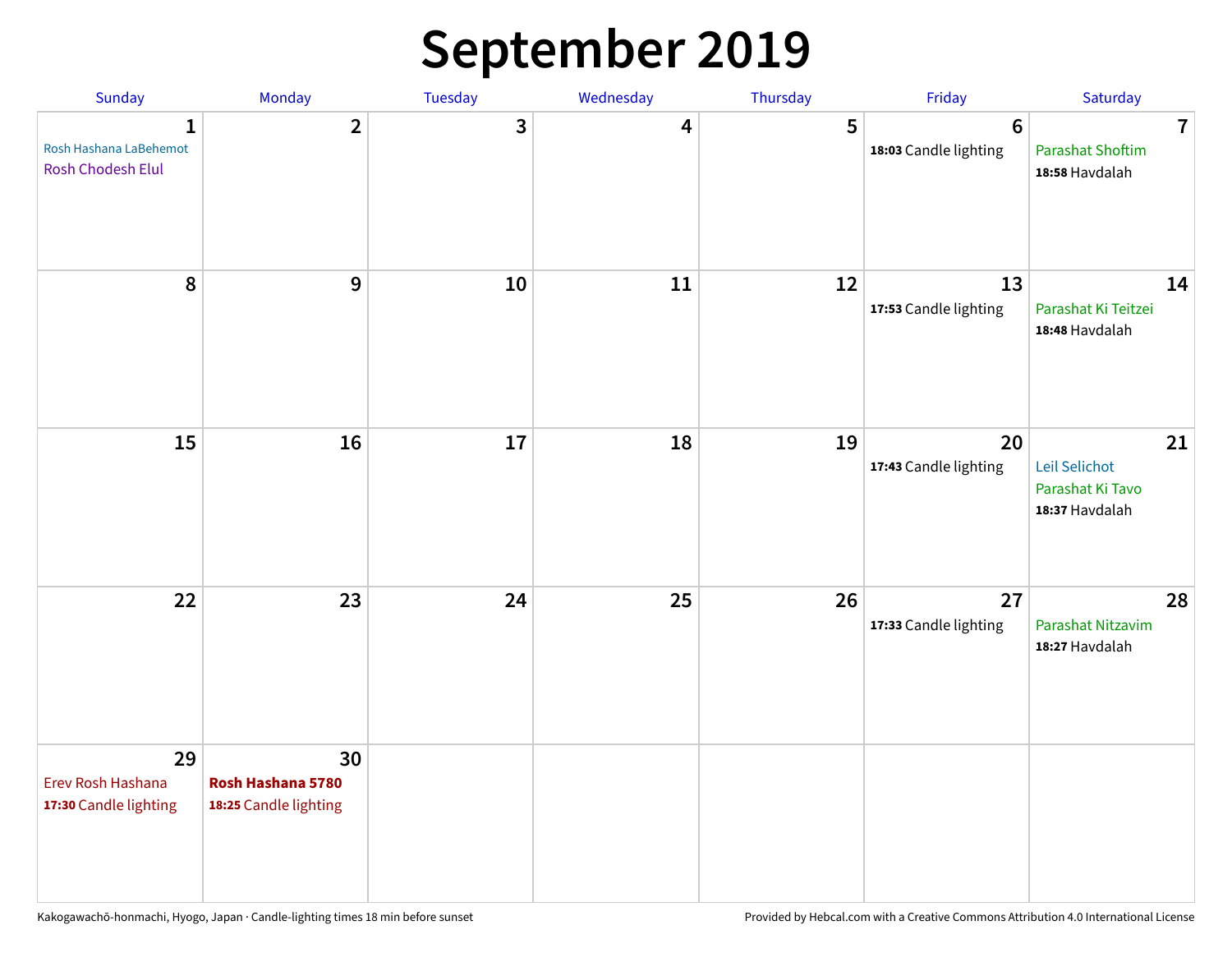## **October 2019**

| <b>Sunday</b>                                            | <b>Monday</b>                                        | <b>Tuesday</b>                                           | Wednesday                                                                      | Thursday               | Friday                                         | Saturday                                                                       |
|----------------------------------------------------------|------------------------------------------------------|----------------------------------------------------------|--------------------------------------------------------------------------------|------------------------|------------------------------------------------|--------------------------------------------------------------------------------|
|                                                          |                                                      | $\mathbf{1}$<br><b>Rosh Hashana II</b><br>18:23 Havdalah | $\overline{2}$<br>04:42 Fast begins<br><b>Tzom Gedaliah</b><br>18:15 Fast ends | 3                      | 4<br>17:23 Candle lighting                     | 5<br><b>Shabbat Shuva</b><br>Parashat Vayeilech<br>18:18 Havdalah              |
| $6\phantom{1}$                                           | $\overline{7}$                                       | 8<br><b>Erev Yom Kippur</b><br>17:18 Candle lighting     | 9<br><b>Yom Kippur</b><br>18:12 Havdalah                                       | 10                     | 11<br>17:14 Candle lighting                    | 12<br>Parashat Ha'Azinu<br>18:08 Havdalah                                      |
| 13<br><b>Erev Sukkot</b><br>17:11 Candle lighting        | 14<br>Sukkot I<br>18:06 Candle lighting              | 15<br><b>Sukkot II</b><br>18:05 Havdalah                 | 16<br>Sukkot III (CH"M)                                                        | 17<br>Sukkot IV (CH"M) | 18<br>Sukkot V (CH"M)<br>17:05 Candle lighting | 19<br>Sukkot VI (CH"M)<br>18:00 Havdalah                                       |
| 20<br>Sukkot VII (Hoshana Raba)<br>17:02 Candle lighting | 21<br><b>Shmini Atzeret</b><br>17:57 Candle lighting | 22<br><b>Simchat Torah</b><br>17:56 Havdalah             | 23                                                                             | 24                     | 25<br>16:56 Candle lighting                    | 26<br>Mevarchim Chodesh Cheshvan<br><b>Parashat Bereshit</b><br>17:52 Havdalah |
| 27                                                       | 28                                                   | 29<br>Rosh Chodesh Cheshvan                              | 30<br>Rosh Chodesh Cheshvan                                                    | 31                     |                                                |                                                                                |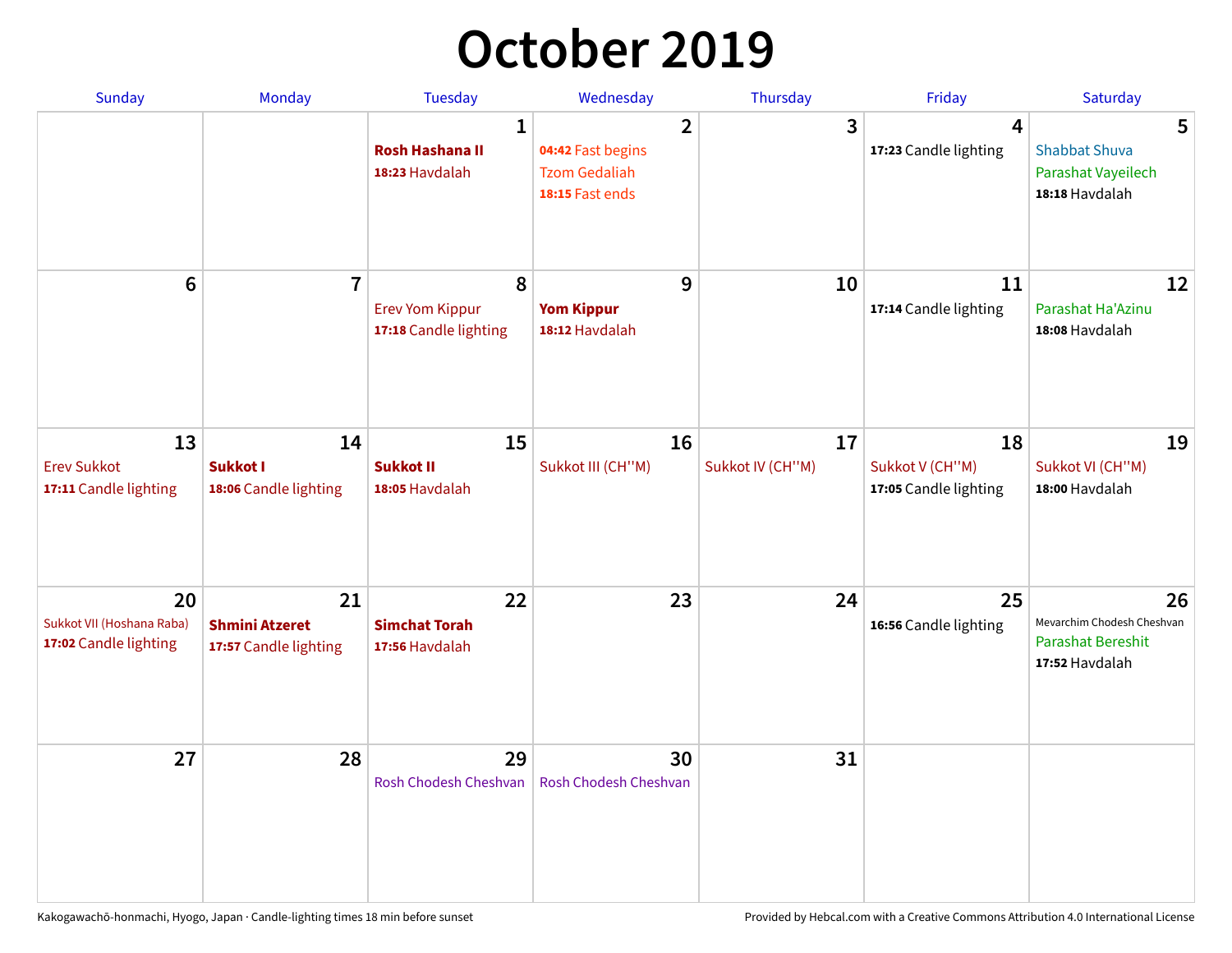#### **November 2019**

| Sunday | Monday                  | Tuesday                             | Wednesday  | Thursday                  | Friday                                                    | Saturday                                                                 |
|--------|-------------------------|-------------------------------------|------------|---------------------------|-----------------------------------------------------------|--------------------------------------------------------------------------|
|        |                         |                                     |            |                           | 1<br>16:49 Candle lighting                                | $\overline{2}$<br><b>Parashat Noach</b><br>17:45 Havdalah                |
| 3      | $\overline{\mathbf{4}}$ | 5<br>Yom HaAliyah School Observance | $\bf 6$    | $\overline{7}$            | 8<br>16:43 Candle lighting                                | 9<br>Parashat Lech-Lecha<br>17:39 Havdalah                               |
| 10     | 11                      | 12                                  | 13         | 14                        | 15<br>16:38 Candle lighting                               | 16<br>Parashat Vayera<br>17:35 Havdalah                                  |
| 17     | 18                      | 19                                  | 20         | 21                        | 22<br>16:34 Candle lighting                               | 23<br>Mevarchim Chodesh Kislev<br>Parashat Chayei Sara<br>17:32 Havdalah |
| 24     | 25                      | 26                                  | 27<br>Sigd | 28<br>Rosh Chodesh Kislev | 29<br><b>Rosh Chodesh Kislev</b><br>16:32 Candle lighting | 30<br><b>Parashat Toldot</b><br>17:30 Havdalah                           |